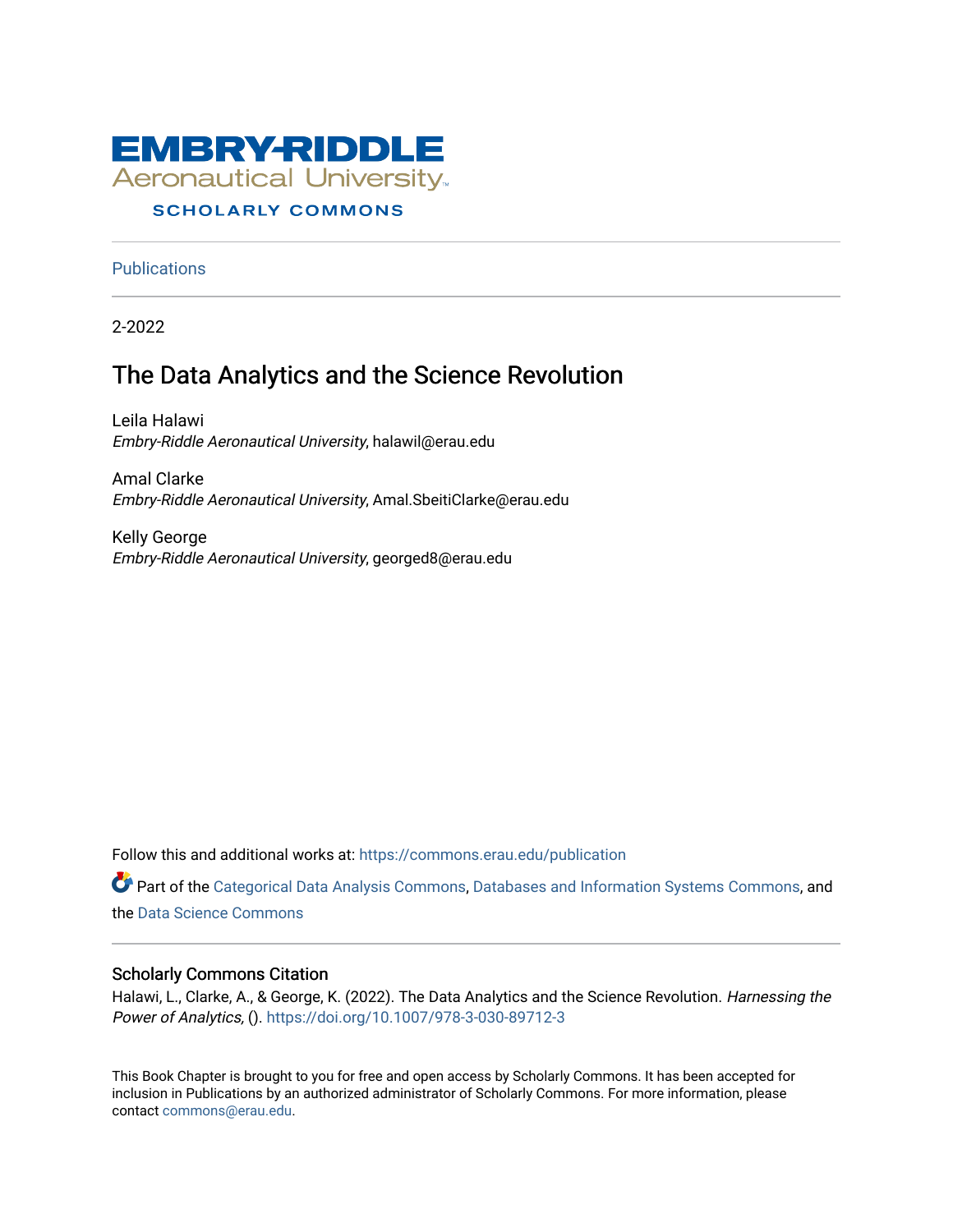Leila Halawi Amal Clarke Kelly George

# Harnessing the Power of Analytics Created from erau on 2022-05-25 15:58:48.<br>Created from erau on 2022-05-25 15:58:48.<br>Created from erau on 2022-05-25 15:58:48.



Halawi, L., Clarke, A., & George, K. (2022). Harnessing the power of analytics. Springer International Publishing AG.<br>Created from erau on 2022-05-25 15:58:48.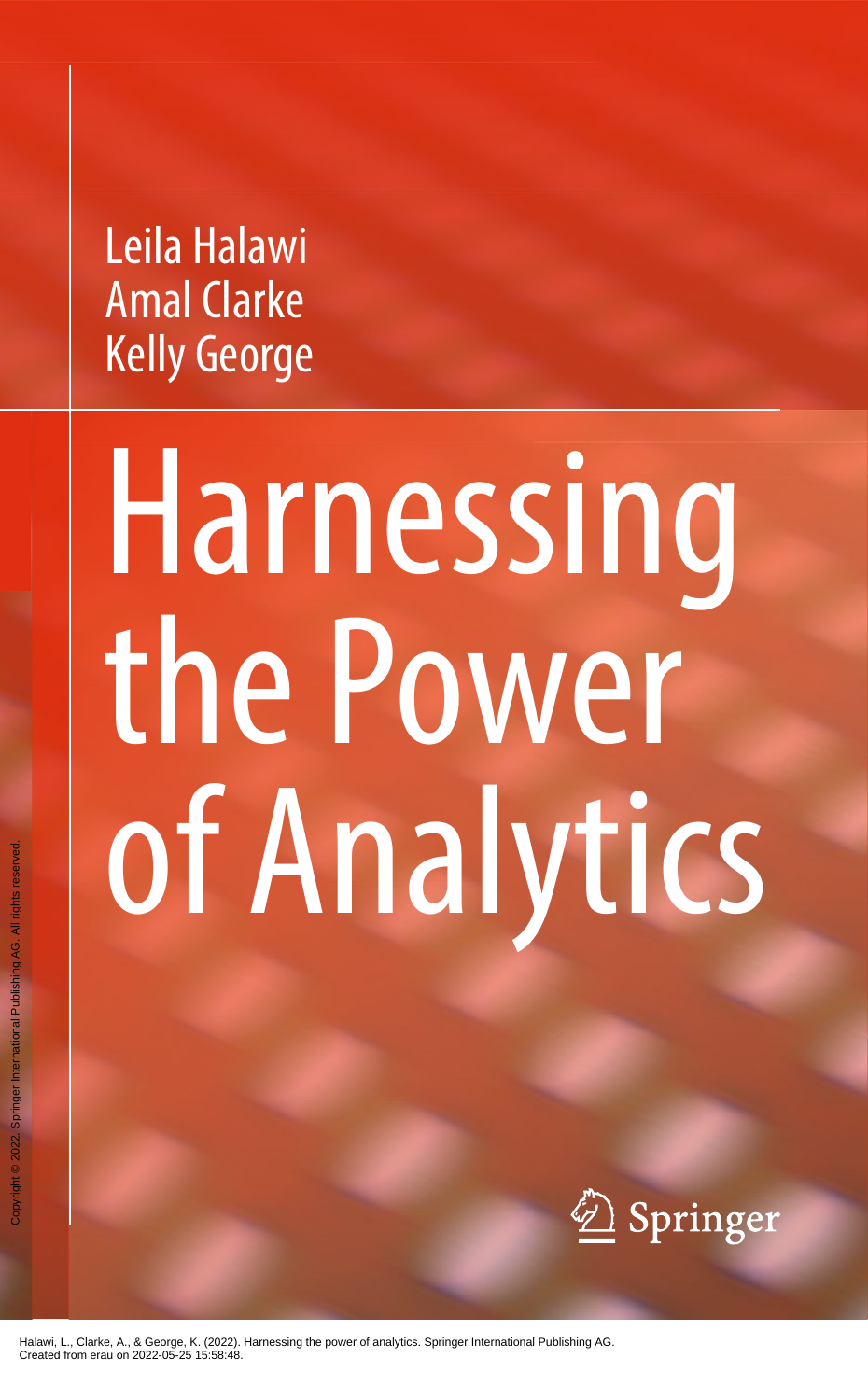Harnessing the Power of Analytics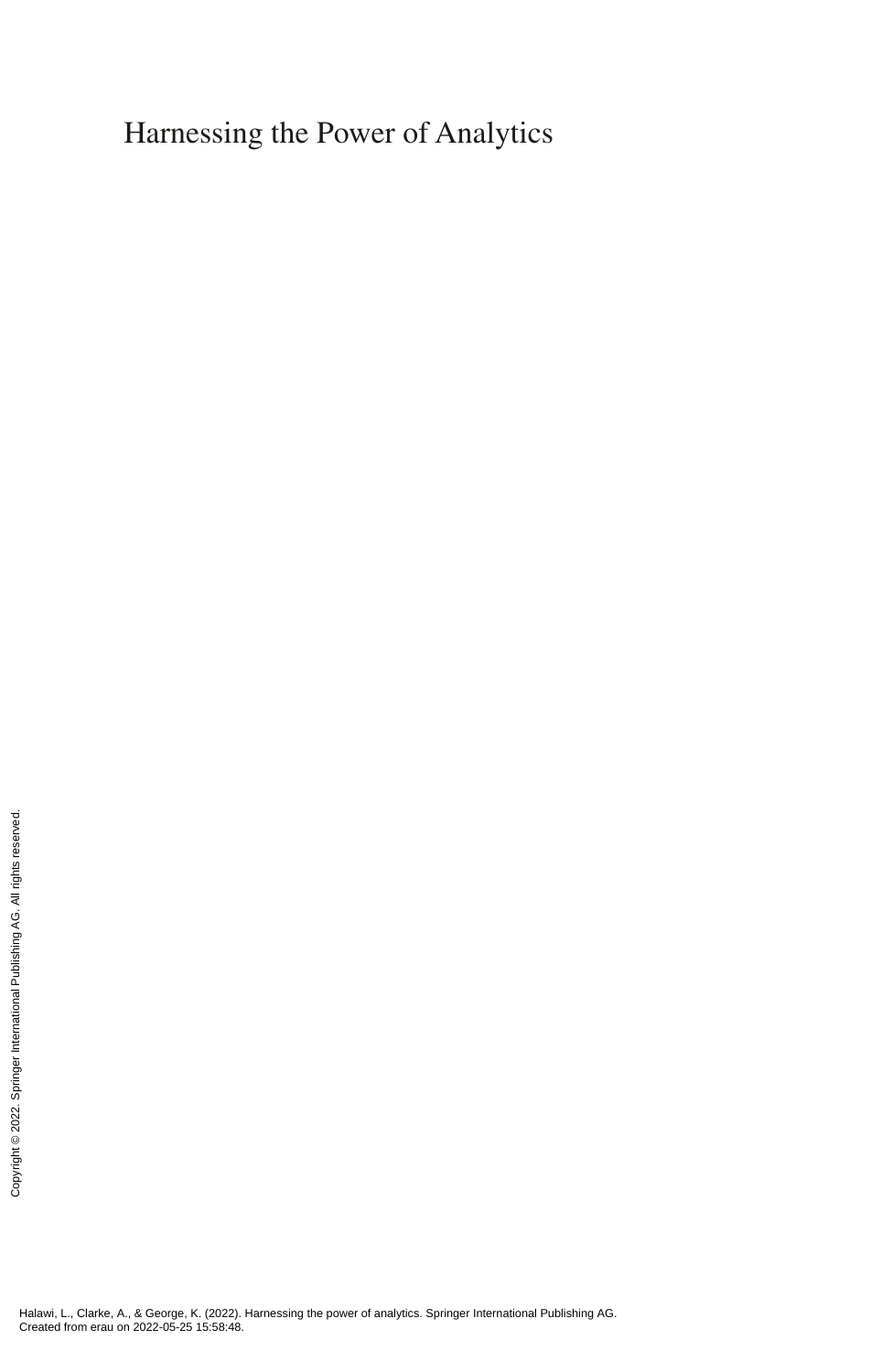# Harnessing the Power of Analytics

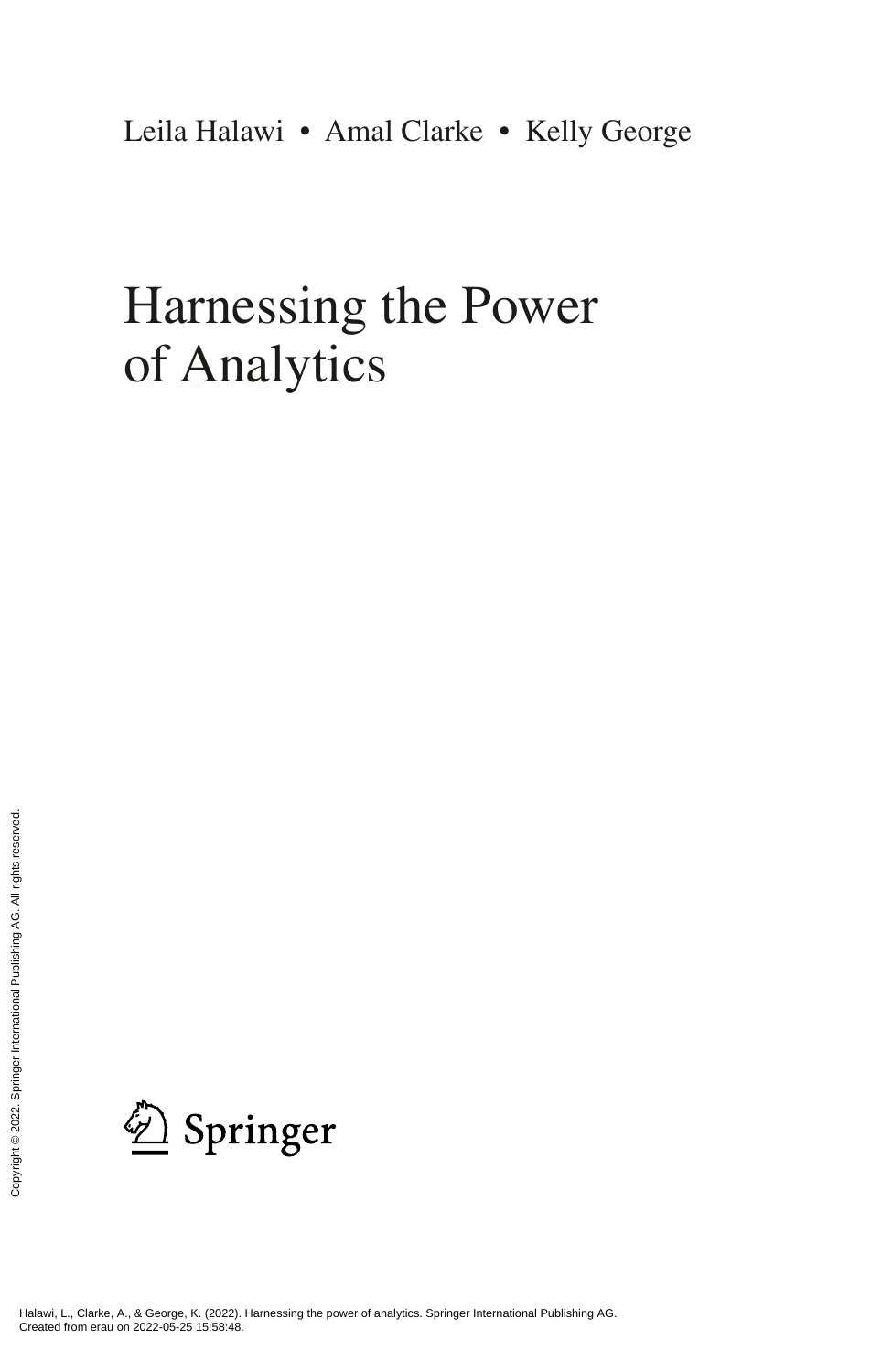Leila Halawi College of Aeronautics Embry–Riddle Aeronautical University Clearwater Beach, FL, USA

Kelly George College of Aeronautics Embry–Riddle Aeronautical University South Riding, VA, USA

Amal Clarke College of Arts and Science Embry–Riddle Aeronautical University Frimley, Surrey, UK

#### ISBN 978-3-030-89711-6 ISBN 978-3-030-89712-3 (eBook) <https://doi.org/10.1007/978-3-030-89712-3>

© The Editor(s) (if applicable) and The Author(s), under exclusive license to Springer Nature Switzerland AG 2022

This work is subject to copyright. All rights are solely and exclusively licensed by the Publisher, whether the whole or part of the material is concerned, specifcally the rights of translation, reprinting, reuse of illustrations, recitation, broadcasting, reproduction on microflms or in any other physical way, and transmission or information storage and retrieval, electronic adaptation, computer software, or by similar or dissimilar methodology now known or hereafter developed.

The use of general descriptive names, registered names, trademarks, service marks, etc. in this publication does not imply, even in the absence of a specifc statement, that such names are exempt from the relevant protective laws and regulations and therefore free for general use.

The publisher, the authors and the editors are safe to assume that the advice and information in this book are believed to be true and accurate at the date of publication. Neither the publisher nor the authors or the editors give a warranty, expressed or implied, with respect to the material contained herein or for any errors or omissions that may have been made. The publisher remains neutral with regard to jurisdictional claims in published maps and institutional affliations. The Editor (s) (if Switzerland AG 20)<br>
This work is subject<br>
the whole or part of the whole or part of the whole or part of<br>
illustrations, recitated transmission or information<br>
The use of general does not imply, every<br>

This Springer imprint is published by the registered company Springer Nature Switzerland AG The registered company address is: Gewerbestrasse 11, 6330 Cham, Switzerland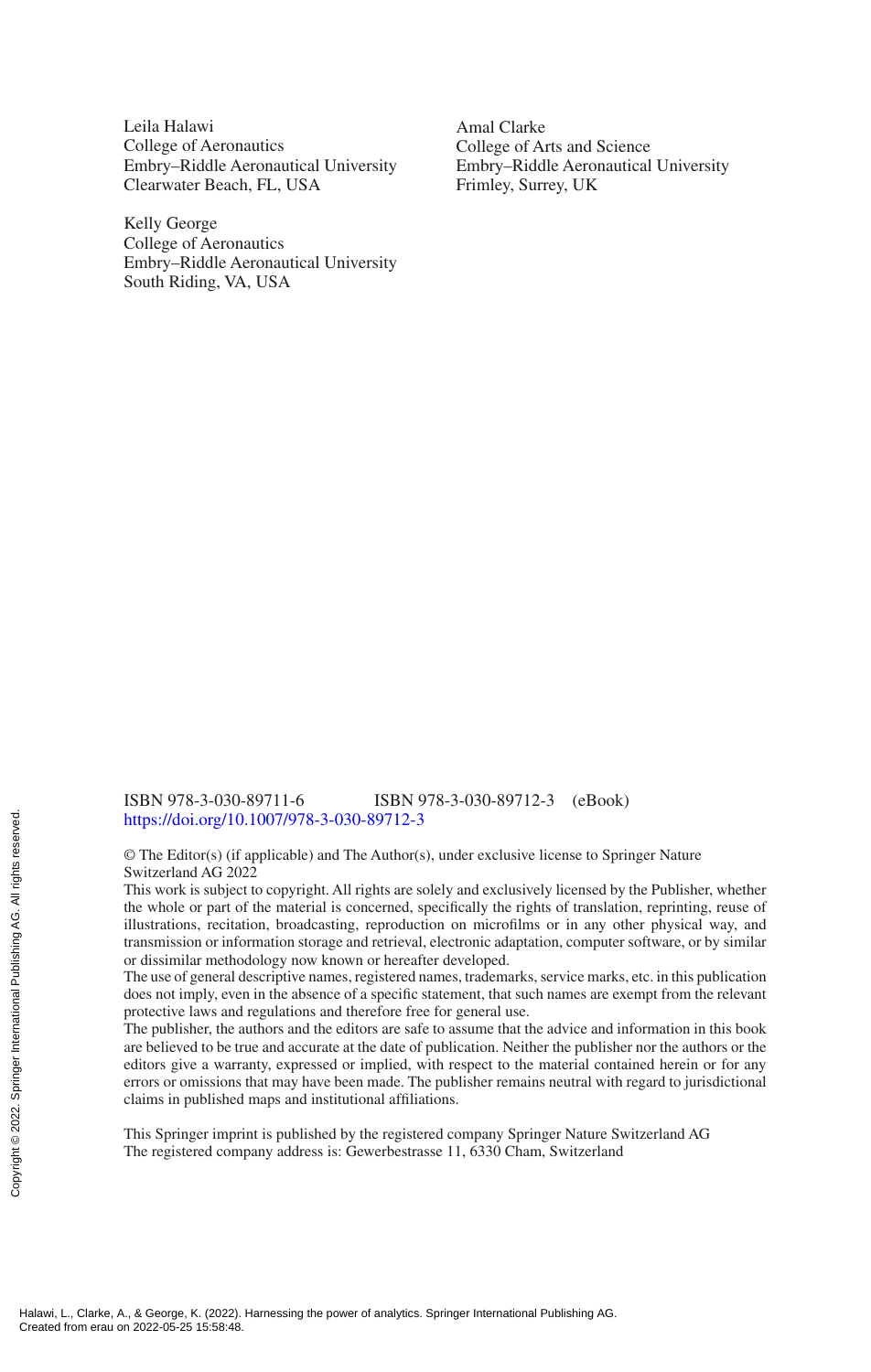# **Contents**

|                |                                                               | 1                  |
|----------------|---------------------------------------------------------------|--------------------|
|                | The Data Analytics and Data Science Revolution<br>1.1         | $\mathbf{1}$       |
|                | 1.2<br>The Difference Between Data Analytics and Data Science | $\overline{2}$     |
|                | 1.3                                                           | $\overline{3}$     |
|                | Example: Data Science and Analytics in Aviation.<br>1.4       | $\overline{4}$     |
|                | 1.5                                                           | 5                  |
|                | Classification of Different Applications and Vendors<br>1.6   | $\overline{7}$     |
|                | 1.7                                                           | 8                  |
|                | What You Need to Know About SAS Viya<br>1.8                   | 8                  |
|                | 1.9                                                           | 9                  |
|                |                                                               | 10                 |
| $\overline{2}$ | Data Types Structure and Data Preparation Process             | 13                 |
|                | 2.1                                                           | 13                 |
|                | 2.1.1                                                         | 13                 |
|                | 2.1.2                                                         | 14                 |
|                | 2.2                                                           | 15                 |
|                | 2.3                                                           | 15                 |
|                | 2.4                                                           | 16                 |
|                | 2.5<br>The Necessity of Data Preparation and Curation.        | 17                 |
|                | 2.6                                                           | 17                 |
|                | 2.7<br>Exploring SAS VIYA Plaftorm and Import Data.           | 21                 |
|                | 2.8                                                           | 21                 |
|                | 2.9                                                           | 23                 |
|                |                                                               | 27                 |
| 3              | Data Exploration and Data Visualization                       | 29                 |
|                | 3.1                                                           | 29                 |
|                | Investigate Phases of Data and Data Exploration<br>3.2        | 31                 |
|                | 3.3                                                           | 32                 |
|                | 3.4                                                           | 33                 |
|                |                                                               |                    |
|                | Measures of Central Tendency<br>3.4.1                         |                    |
|                |                                                               |                    |
|                |                                                               | 34<br>$\mathbf{V}$ |
|                |                                                               |                    |
|                |                                                               |                    |
|                |                                                               |                    |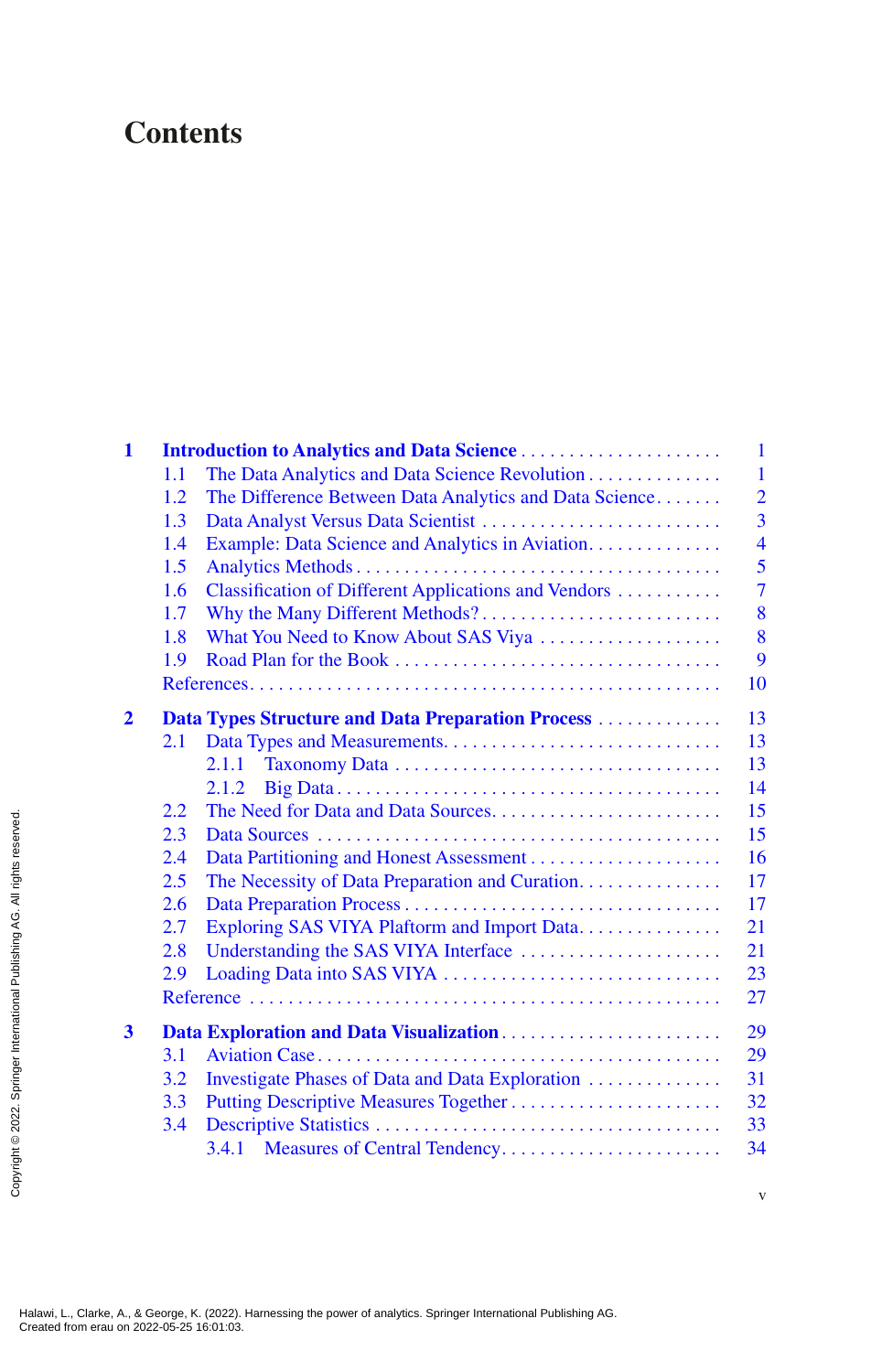|                                          |                      | 34<br>3.4.2<br>Measures of Variation<br>36<br>3.4.3                                                                                                                |
|------------------------------------------|----------------------|--------------------------------------------------------------------------------------------------------------------------------------------------------------------|
|                                          |                      | 38<br>3.5<br>38<br>3.5.1                                                                                                                                           |
|                                          |                      | 40<br>3.5.2                                                                                                                                                        |
|                                          |                      | 43<br>3.6                                                                                                                                                          |
|                                          |                      | 45<br>3.7                                                                                                                                                          |
|                                          |                      | 50                                                                                                                                                                 |
|                                          | $\blacktriangleleft$ | 51<br><b>Evaluating Predictive Performance</b>                                                                                                                     |
|                                          |                      | The Importance of Evaluating Predictive Performance<br>51<br>4.1                                                                                                   |
|                                          |                      | 52<br>4.2                                                                                                                                                          |
|                                          |                      | 54<br>4.3                                                                                                                                                          |
|                                          |                      | 54<br>4.3.1                                                                                                                                                        |
|                                          |                      | 54<br>4.3.2                                                                                                                                                        |
|                                          |                      | Selecting Model Fit Statistics by Prediction Type<br>57<br>4.3.3                                                                                                   |
|                                          |                      | 59                                                                                                                                                                 |
|                                          | 5                    | 61                                                                                                                                                                 |
|                                          |                      | 61<br>5.1                                                                                                                                                          |
|                                          |                      | 62<br>5.1.1                                                                                                                                                        |
|                                          |                      | 62<br>5.1.2                                                                                                                                                        |
|                                          |                      | 63<br>5.2                                                                                                                                                          |
|                                          |                      | 63<br>5.3                                                                                                                                                          |
|                                          |                      | 63<br>5.3.1                                                                                                                                                        |
|                                          |                      | 64<br>Measure of Level of Impurity<br>5.3.2                                                                                                                        |
|                                          |                      | 64<br>Attribute Selection Measures<br>5.3.3                                                                                                                        |
|                                          |                      | 70<br>5.4                                                                                                                                                          |
|                                          |                      | 71<br>5.4.1                                                                                                                                                        |
|                                          |                      | <b>Concrete Compressive Strength Example 1: Regression Tree</b><br>5.4.2<br>72<br>Model SAS Visual Analytics                                                       |
|                                          |                      | 76<br>5.5                                                                                                                                                          |
|                                          |                      | 77<br>5.6                                                                                                                                                          |
|                                          |                      | 77<br>Bagging or Bootstrap Aggregation<br>5.6.1                                                                                                                    |
|                                          |                      | 79<br>5.6.2                                                                                                                                                        |
|                                          |                      | 81                                                                                                                                                                 |
| ublishing AG. All rights reserved.       | 6                    | 83                                                                                                                                                                 |
|                                          |                      | 83<br>6.1                                                                                                                                                          |
|                                          |                      | 6.1.1<br>83                                                                                                                                                        |
|                                          |                      | 6.1.2<br>84                                                                                                                                                        |
|                                          |                      | 6.1.3<br>Derivative of Functions<br>85                                                                                                                             |
|                                          |                      | 6.1.4<br>86                                                                                                                                                        |
|                                          |                      | Definition of Logarithmic Function<br>6.1.5<br>88                                                                                                                  |
| Copyright © 22. Springer International F |                      |                                                                                                                                                                    |
|                                          |                      | Halawi, L., Clarke, A., & George, K. (2022). Harnessing the power of analytics. Springer International Publishing AG.<br>Created from erau on 2022-05-25 16:01:03. |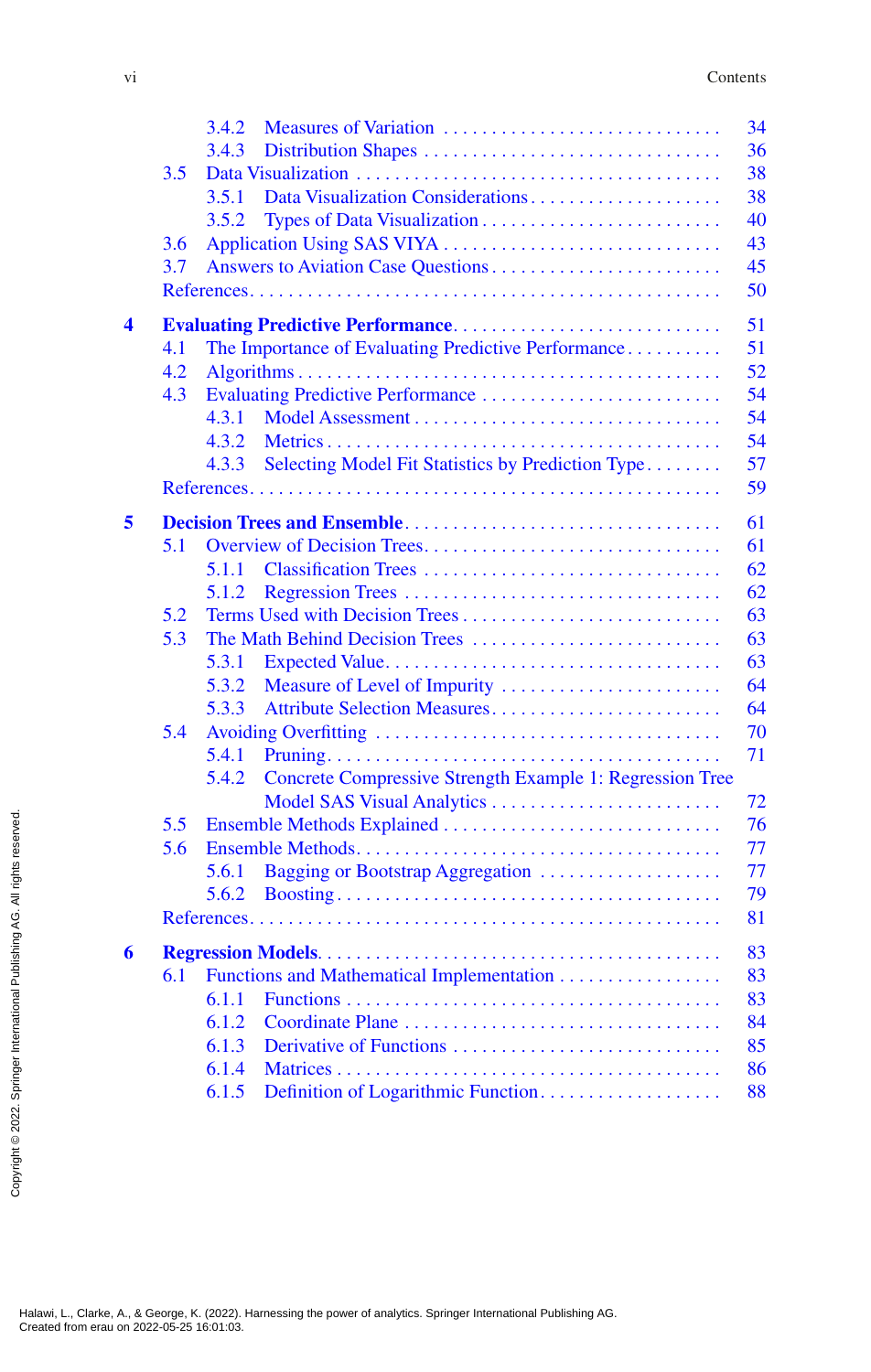#### Contents

|                                            |   | 88<br>6.2<br>91<br>6.2.1                                                                                               |
|--------------------------------------------|---|------------------------------------------------------------------------------------------------------------------------|
|                                            |   | 91<br>6.3<br>93<br>6.3.1                                                                                               |
|                                            |   | 6.3.2<br><b>Concrete Compressive Strength Example 1: SAS Visual</b><br>94                                              |
|                                            |   | 99<br>6.3.3<br>Concrete Compressive Strength Example 1: Model Builder                                                  |
|                                            |   | 101<br>6.4                                                                                                             |
|                                            |   | 104<br>6.4.1                                                                                                           |
|                                            |   | 6.4.2<br>105                                                                                                           |
|                                            |   | Demonstrations of Logistic Regression: Aviation Example<br>106<br>6.4.3                                                |
|                                            |   | 108                                                                                                                    |
|                                            | 7 | 109                                                                                                                    |
|                                            |   | 109<br>7.1                                                                                                             |
|                                            |   | How Do Neural Networks Learn?<br>110<br>7.1.1                                                                          |
|                                            |   | 111<br>7.2                                                                                                             |
|                                            |   | 111<br>7.2.1                                                                                                           |
|                                            |   | The Mathematics Behind Neural Network<br>113<br>7.3                                                                    |
|                                            |   | 7.3.1<br>113                                                                                                           |
|                                            |   | 7.3.2<br>114                                                                                                           |
|                                            |   | 7.3.3<br>114                                                                                                           |
|                                            |   | Working of Neural Network<br>7.3.4<br>115                                                                              |
|                                            |   | 117<br>7.3.5                                                                                                           |
|                                            |   | 119<br>7.4                                                                                                             |
|                                            |   | Demonstration for Neural Networks<br>120<br>7.5<br><b>Concrete Compressive Strength Example 1: SAS Visual</b><br>7.5.1 |
|                                            |   | 120<br>Demonstrations of Neural Network: Aviation Example<br>7.5.2<br>122                                              |
|                                            |   | 127                                                                                                                    |
|                                            |   |                                                                                                                        |
|                                            | 8 | 129                                                                                                                    |
|                                            |   | 129<br>8.1<br>8.1.1<br>130                                                                                             |
|                                            |   | 130<br>8.1.2                                                                                                           |
|                                            |   | Monitoring Model Performance and Updating<br>132<br>8.1.3                                                              |
| ublishing AG. All rights reserved.         |   | Advantages and Disadvantages of Decision Trees, Regression, Neural<br>8.2                                              |
|                                            |   |                                                                                                                        |
|                                            |   | Application Example of Model Deployment: Concrete Compressive<br>8.3                                                   |
|                                            |   | 133                                                                                                                    |
|                                            |   | 135<br>8.4                                                                                                             |
|                                            |   | 136                                                                                                                    |
|                                            |   |                                                                                                                        |
|                                            |   |                                                                                                                        |
|                                            |   |                                                                                                                        |
|                                            |   |                                                                                                                        |
| Copyright © 2022. Springer International I |   |                                                                                                                        |
|                                            |   |                                                                                                                        |
|                                            |   |                                                                                                                        |
|                                            |   |                                                                                                                        |
|                                            |   |                                                                                                                        |
|                                            |   | Halawi, L., Clarke, A., & George, K. (2022). Harnessing the power of analytics. Springer International Publishing AG.  |
|                                            |   | Created from erau on 2022-05-25 16:01:03.                                                                              |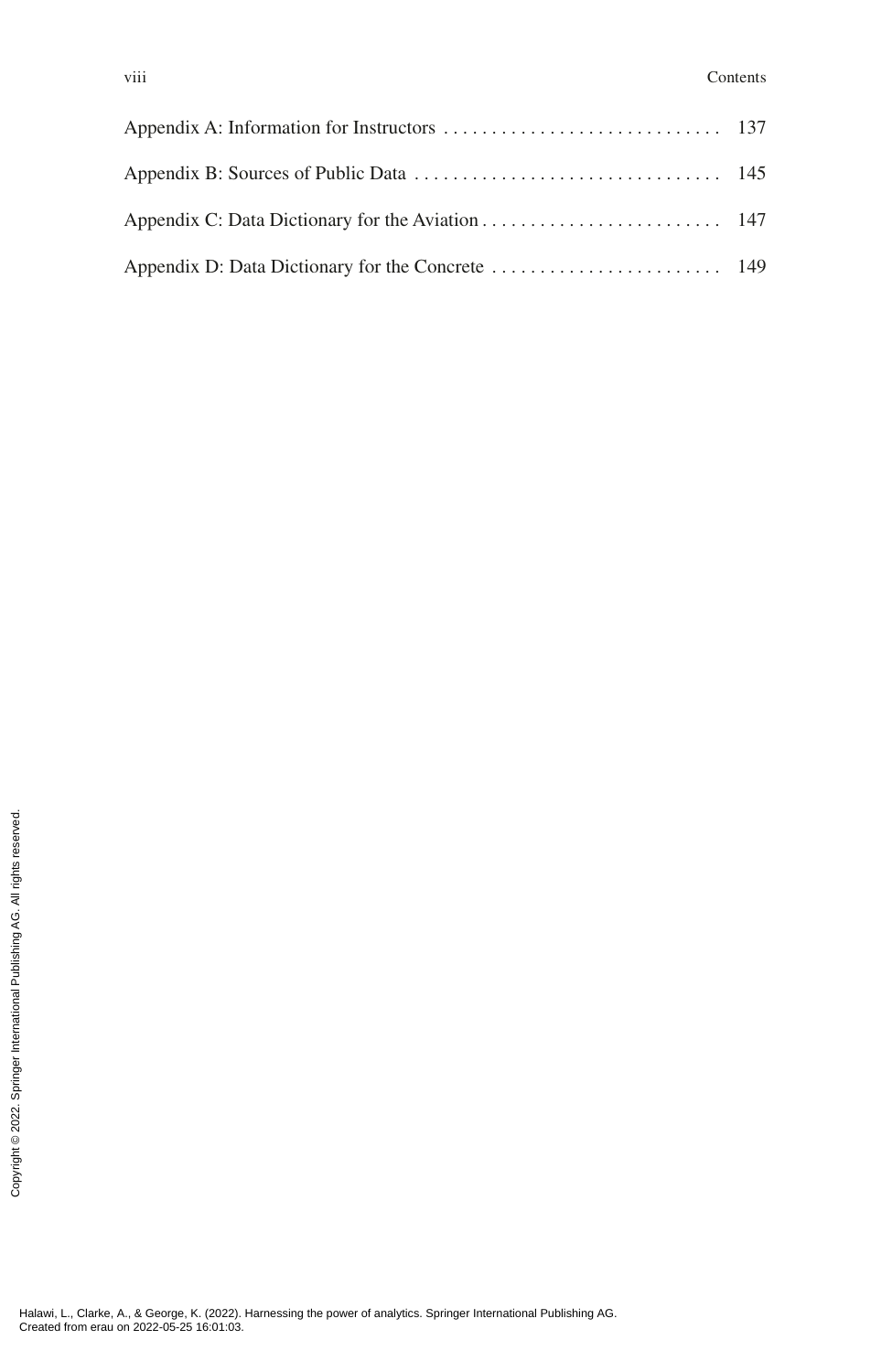## **Chapter 1 Introduction to Analytics and Data Science**



#### **Learning Objectives**

- Grasp the difference between and need for analytics and data science
- Recognize the difference between the data analyst and data scientist
- Identify and describe the different types of analytics
- Classifcation of different applications and vendors
- Identify the many different methods of prediction
- Introducing SAS Viya
- Road plan for the book

#### **1.1 The Data Analytics and Data Science Revolution**

The future pauses for no one. Change nowadays is more complicated, quick, and tough to predict than ever. Data have and will continue to transform businesses such as FedEx, Google, Intel, Apple, Tesla, Uber, and Amazon. Innovation driven by data, powered by venture capital, is restructuring the world. The Internet provides instantaneous access to just about all types of information, and we should anticipate similar urgency for all kinds of solutions within the workplace. Data operationalization and manipulation enhance business functioning to best defne competitive advantage well into the future. This voracious desire for data is a cultural change and paradigm shift witnessed on a global stage (Kiron and Shockley 2011). Best and the sum of the competitive and competitive and cultural change<br>  $\frac{1}{2}$   $\frac{1}{2}$   $\frac{1}{2}$   $\frac{1}{2}$   $\frac{1}{2}$   $\frac{1}{2}$   $\frac{1}{2}$   $\frac{1}{2}$   $\frac{1}{2}$   $\frac{1}{2}$   $\frac{1}{2}$   $\frac{1}{2}$   $\frac{1}{2}$   $\frac{1}{2}$   $\frac{1}{2}$ 

Data analytics and data science are now being promoted in online media, journals, and even at conferences, thus surpassing the limited time to a publication that printed books present. Data science and analytics have the power to predict political races in real time, expose buying habits, and predict, with succinct results, many of our pressing research questions today. According to a study by Gartner (2018), a worldwide survey ( $n = 196$ ) established that 91% of companies

<sup>©</sup> The Author(s), under exclusive license to Springer Nature 1 Switzerland AG 2022

L. Halawi et al., *Harnessing the Power of Analytics*, [https://doi.org/10.1007/978-3-030-89712-3\\_1](https://doi.org/10.1007/978-3-030-89712-3_1#DOI)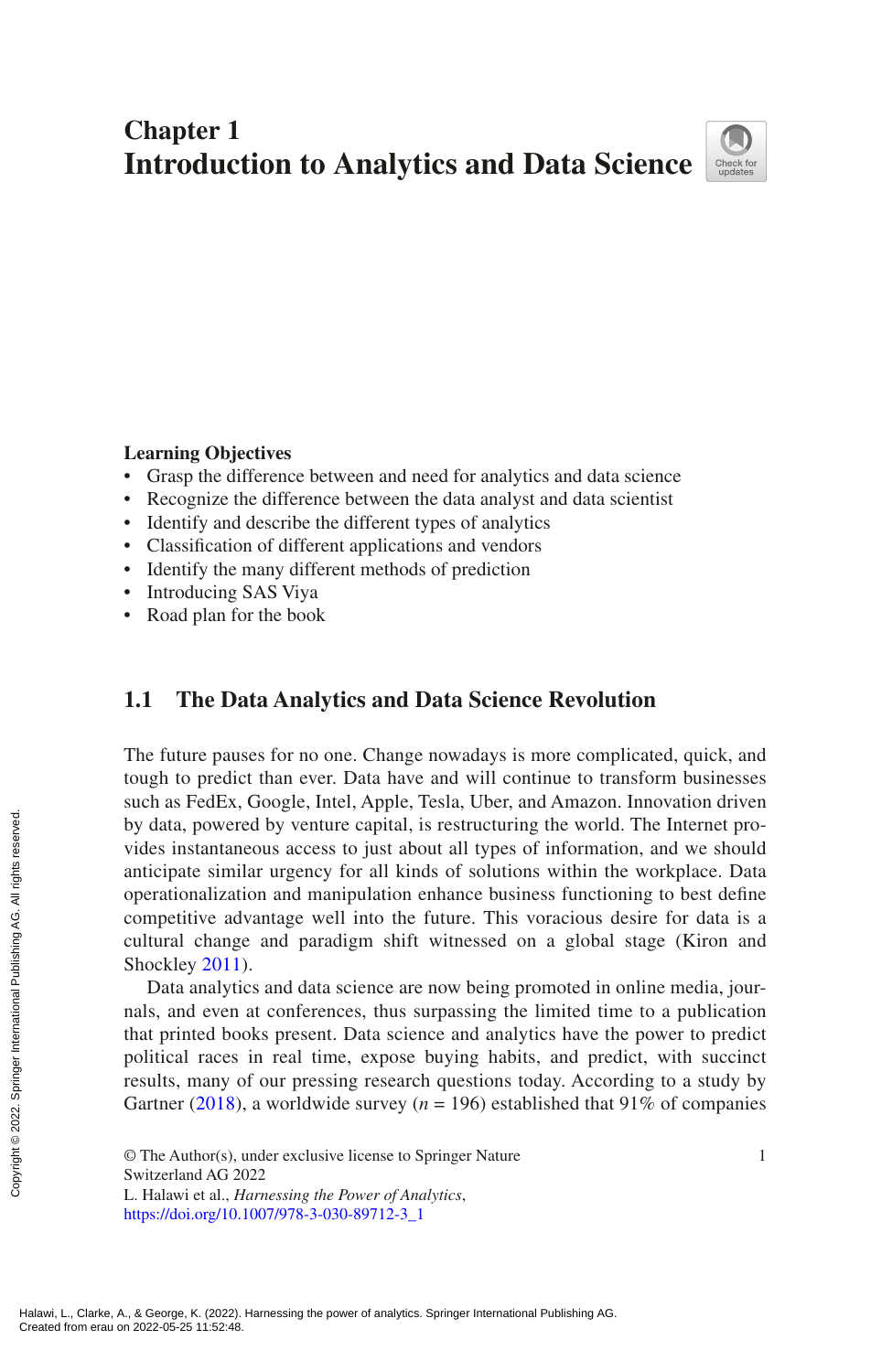have not yet achieved a "transformational" maturity level in data science and analytics. Therefore, data science and analytics are now the number 1 investment priority of CIOs in recent years (Meulen and McCall 2018). Historically, novel technological advances initially emerged in technical and academic periodicals. The knowledge and synthesis presently seeped into other publications, many in book format.

Data science and the related felds of business intelligence and analytics are becoming progressively central to academic and business communities, as seen in recent literature (Chen et al. 2012). However, there is still a great deal of confusion surrounding the meaning of data science and analytics among practitioners and academia.

To dispel this confusion, especially for those seeking a career in these felds, one needs a clear defnition of data analytics and data science and then a clear occupational description of the job of a data analyst as opposed to the data scientist, including the duties, tasks, knowledge, skills, and traits.

#### **1.2 The Difference Between Data Analytics and Data Science**

While data analytics and data science are often used as synonyms, there are differences between the two disciplines, most specifcally in terms of knowledge and skills.

The phrase data analytics is used in place of business intelligence (BI). Many practitioners and consultants describe analytics differently. For the Institute for Operation Research and Management Science (INFORMS), analytics denotes the mixture of computer technology, management science techniques, and statistics to resolve original problems. Of course, other enterprises propose their interpretation and motivation for analytics. For SAS Institute Inc., analytics follows the data everywhere, and analytics is more than algorithms; the value generated is the focus point (Schabenberger 2020). Throughout this book, "data analytics" will generally refer to the analysis of data sets to derive meaningful trends and develop visual displays of existing data to help businesses answer questions or problems.

Data science is not a specifc discipline in itself but yet spans across all disciplines and is a broader term than Data Analytics. Data science is a ubiquitous term designating an interdisciplinary feld regarding processes and systems to gain knowledge and insights from data (Bichler et al. 2017). Data science generally refers to generating information from large unstructured and structured data sets. Figure 1.1 from Northeastern University highlights the difference between the disciplines, the methods, and the overlap (Burnham 2019). From eraus on 2022-05-25 11:52:48.<br>
From Express of Agents Created from erau on 2022-05-25 11:52:48.<br>
Publishing AG. All rights and is a l<br>
designating an<br>
refers to general<br>
Figure 1.1 from<br>
ciplines, the me<br>  $\frac{1}{2}$ <br>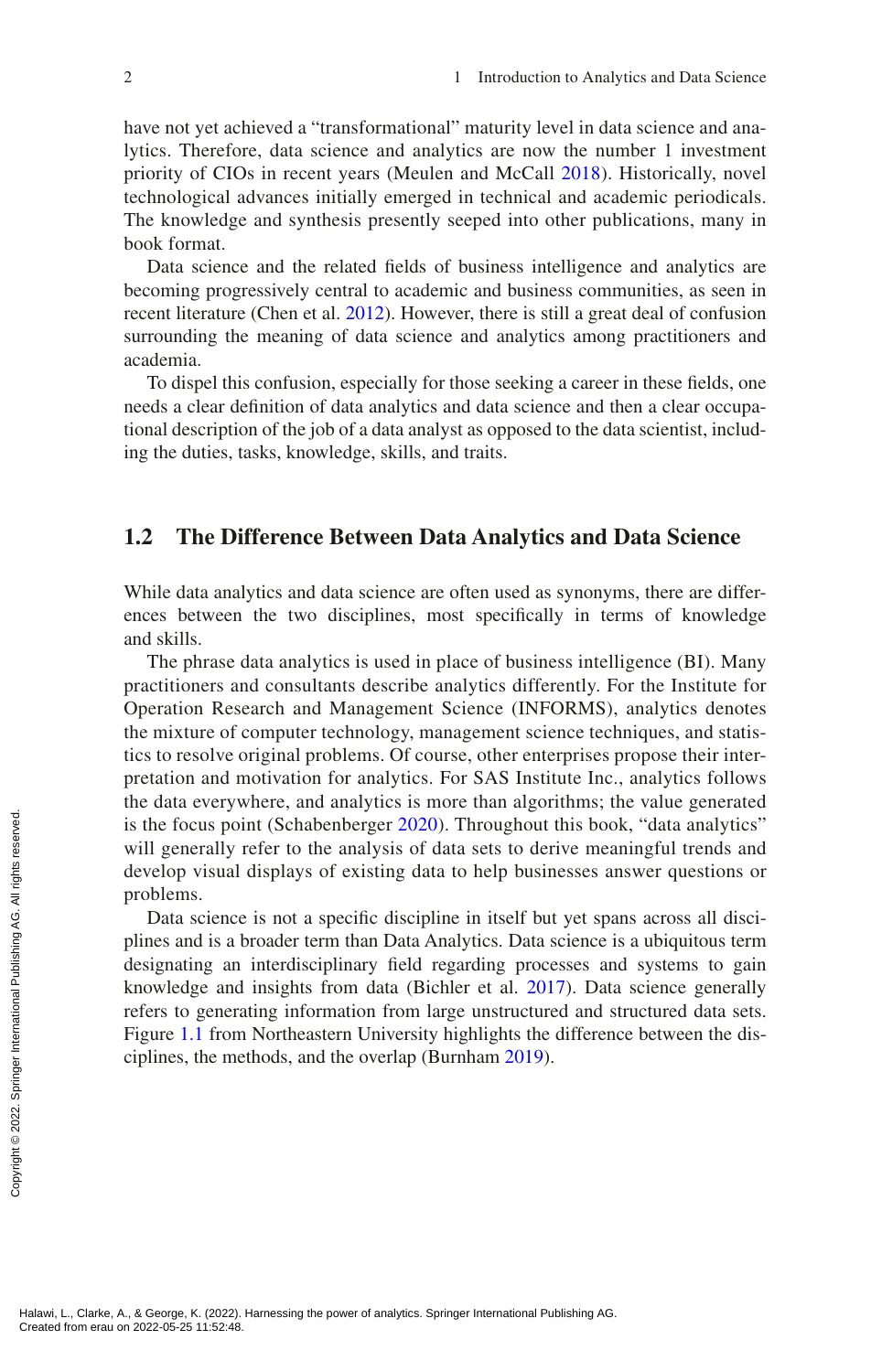

**Fig. 1.1** Data analytics and data science skills

#### **1.3 Data Analyst Versus Data Scientist**

Data analytics and data science felds offer a range of duties, tasks, knowledge, skills, and traits. There is a clear overlap between the data scientist and the data analyst. However, the breadth and depth of the skills necessary differ, making each role complementary but different in focus, viewpoint, and expertise.

A data analyst is a professional who used to do "business intelligence" (now called analytics) in data compilation, cleaning, reporting, and visualization. Some of these professionals may have a more in-depth knowledge of programming to code for data cleaning and analysis. Created from erau on 2022-05-25 11:52:48.<br>
Halawi, L., Clarke, A., & George, K. (2022).<br>
Created from erau on 2022-05-25 11:52:48.<br>
Created from erau on 2022-05-25 11:52:48.<br>
Created from erau on 2022-05-25 11:52:48.

A "talented" data scientist would generally be supposed to have rigorous business skills to assess the signifcance of generated insights and address signifcant business problems (Provost and Fawcett 2013).

According to NAP (2014), extracting meaning from data requires considerable skills that include:

- **Statistics**
- Machine learning
- **Optimization**
- Software engineering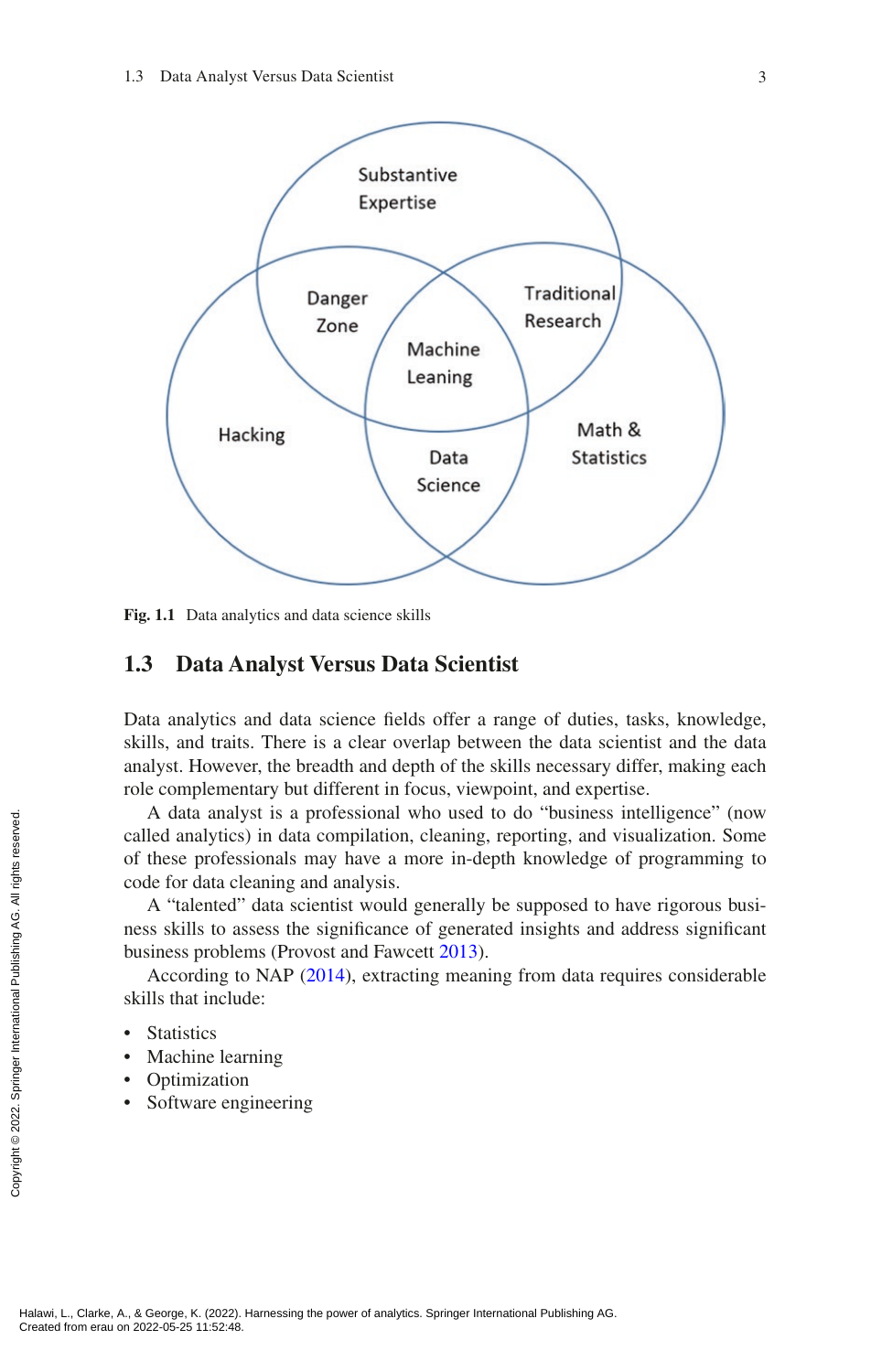- Product sense
- Careful experimentation

While a profound appreciation of numbers and mathematics is imperative to be successful in this feld, a data scientist must also possess outstanding communication skills, be an eminent system thinker, have keen visualization skills, and above all possess critical thinking skills concerning how data can be utilized in decisionmaking and the impact this type of analysis can have upon people's lives.

#### **1.4 Example: Data Science and Analytics in Aviation**

The airline industry has grown approximately 5% per year over the last 30 years. The data science revolution is also transforming aviation. From airlines to air navigation service providers or airports, the capacity to gather information across separate physical data sensors is expanding exponentially. Data science in aviation offers countless opportunities to enhance products, processes, and imagine new means to develop safer and more efficient aviation systems. A significant amount of unstructured, varied data from distinct stakeholders and various types are collected and stored within the aviation sector, comprising safety data and reports, fight plans, navigation data, airport data, and radar tracks, among other data types.

Airlines and airports have limited capability to process this haul of data and employ advanced analytics and artifcial intelligence to inform operations and maintenance and rarely in real time (Maire and Spafford 2017). Airlines can use data to fne-tune their fuel loads, beverage inventory, and personnel requirements to save money and increase efficiency. To bridge the gap between supply and demand, training the next generation, and retooling the current aviation workforce is necessary for the long run. Yet, it will not suffice long term; it is not sufficient.

The Bureau of Aircraft Accident Archives (B3A) reports that, on average, 230 fatal aviation accidents occurred, and 1709 passages perished annually in the last half-century. The best estimate we found from the literature states that "somewhere between 60 and 80% of aviation accidents are due, at least in part, to human error" (Shappell 2006). Such a preliminary estimate can be and should be improved at the current age of data science and the state of artifcial intelligence (AI) technology. However, pinning down the exact measures for reducing such tragic accident rates and annoying fight delays need thousands of data points to analyze the ground truth of enormous aviation data. Example and aviation and half-century. The between 60 and (Shappell 2006) current age of (However, pinni and annoying fl<br>distributed from the subject background perfect background perfect background perfect background per

The subject matter expertise in aviation is extensive enough for a non-aviation background person to understand and interpret most aviation data sets. The aviation industry mostly hires students with an aviation background paired with a data management perspective.

Data science and analytics in aviation offer countless opportunities to enhance products, processes, and imagine new means to develop safer and more effcient aviation systems. Within the aviation sector, a signifcant amount of unstructured,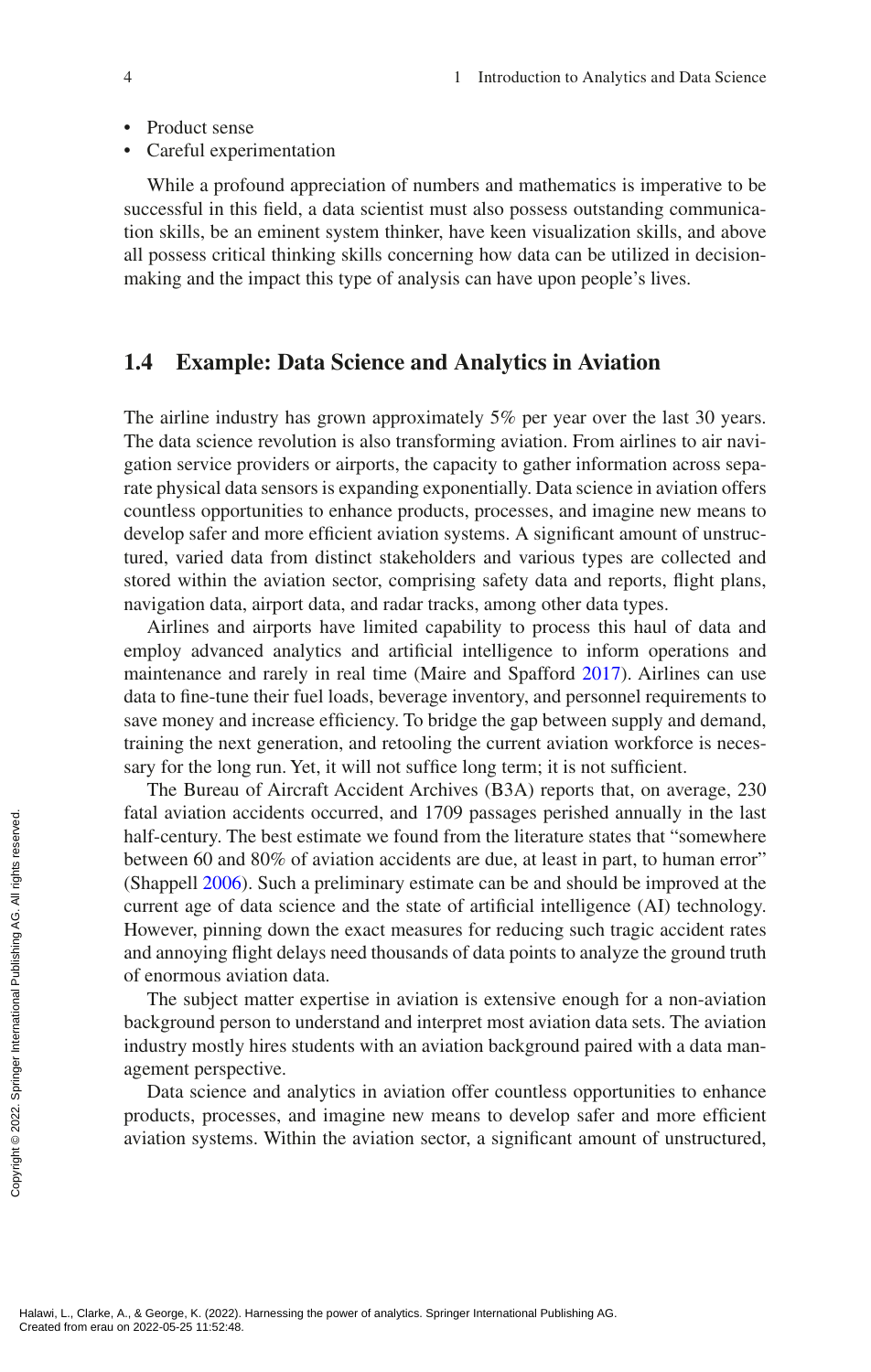varied data from distinct stakeholders and various types is collected and stored, comprising safety data and reports, fight plans, navigation data, airport data, and radar tracks, among other data types. A recent *Aviation Week* article highlights the characteristics of the new Pratt & Whitney Geared TurboFan (GTF) engines that employ 5000 sensors and are capable of generating up to 10 GB of data per second. By comparison, current engines only have 250 sensors at most. This results in a twin-engine aircraft equipped with the new Pratt & Whitney GTF, with an average of 12 h fight, generating up to 844 TB of data. With thousands of engines to be built, zettabyte (ZB) of data will be available.

Consequently, the infrastructure needed to handle such data needed signifcantly upgraded. That infrastructure will be required to be put in place to beneft from the wealth of information the engine data could provide. From this point of view, engine health monitoring is getting an entirely new perspective. The INNAXIS research institute deems the application of data science principles to the aviation sector as an open gate to substantial improvements in numerous main aspects of aviation, such as safety enhancement, flight efficiency, environmental impact mitigation, or delay reduction. According to Maire and Spafford (2017), the fight-related data amount is increasing signifcantly, and this increase enables making a more profound analysis; however, airlines and airports have limited capability to process this haul of data and employ advanced analytics and AI to inform operations and maintenance and rarely in real time.

SAS has been successfully used by several airlines for various use cases. See the SAS website for more information (www.sas.com/fi fi/customers/scandinavian[airlines.html](http://www.sas.com/fi_fi/customers/scandinavian-airlines.html)).

#### **1.5 Analytics Methods**

INFORMs, The Institute for Operations Research and the Management Sciences, proposed three levels of analytics. These levels are identifed as descriptive, predictive, and prescriptive (Informs 2014).

Figure 1.2 presents a graphical overview of the analytics process with the three different analytics levels.

While descriptive analytics focuses primarily on what has already happened in the past, and predictive analytics tries to fnd correlations to make forward-looking projections, prescriptive analytics looks to determine what to do or give you an answer as to how to proceed on the information provided to the data model.

1. **Descriptive analytics—What happened and what is happening?** Descriptive analytics is the entry-level in the analytics world. It frequently entails working with queries, looking at descriptive statistics, data visualization including dashboards, and generating reports as most of the analytics actions at this level involve creating a report to summarize business activities and answer the question, "What happened or what is happening?" For example, a query to a database proposed three<br>tive, and prescription<br>Figure 1.2 p<br>different analyt<br>While descriptions with descriptions, preanswer as to ho<br>answer as to ho<br>1. **Descriptive**<br>analytics is<br>with queries<br>boards, and<br>involve creation, "What<br>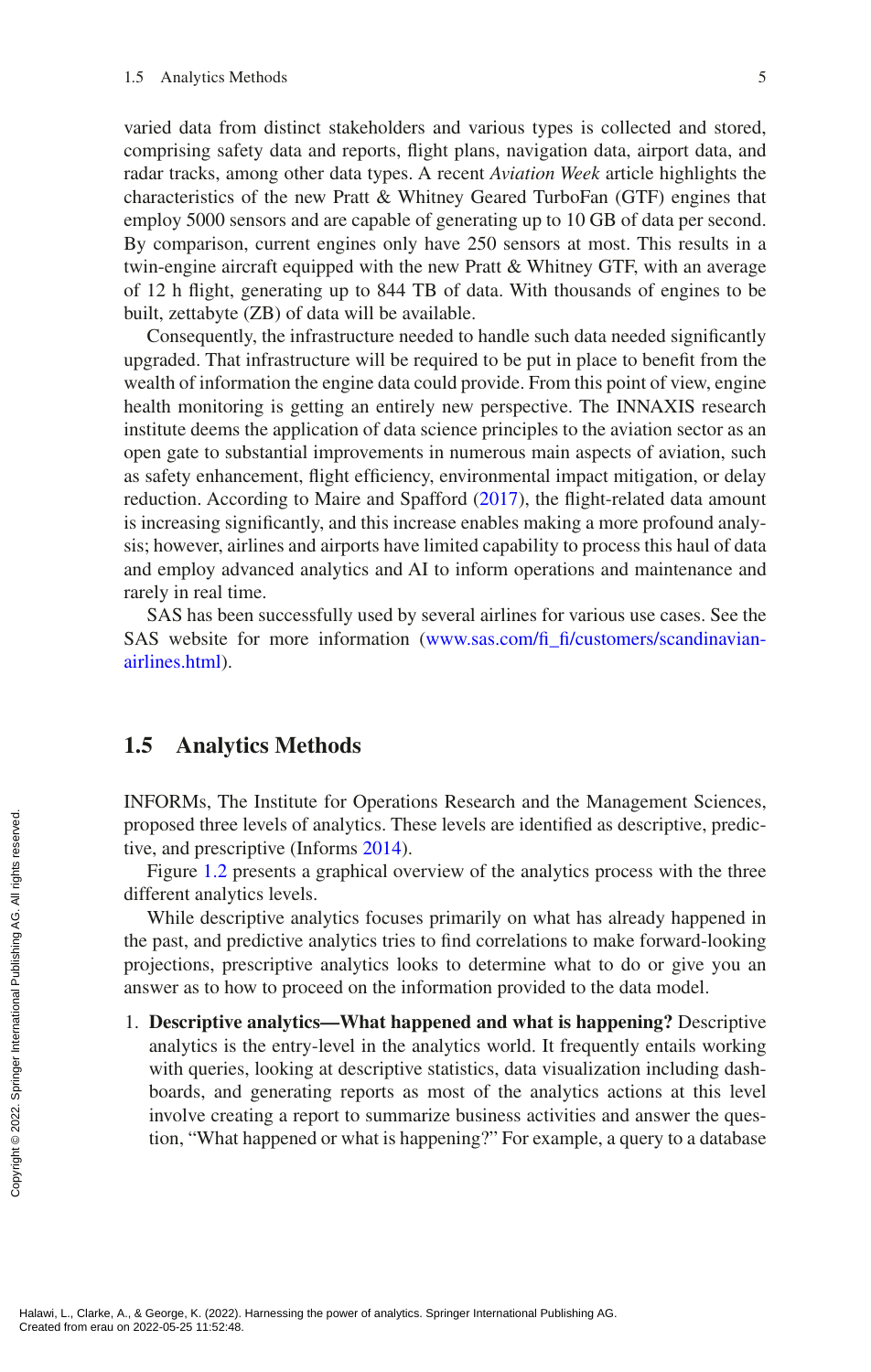

**Fig. 1.2** Analytics process and levels

for a shipment facility for Amazon during April will provide descriptive information about all the shipments, the number of purchases, the dates for each delivery, and the type and quantities shipped per order, among other things. A report can later be generated with summary statistics such as mean, standard deviation, and some data visualizations to detect any patterns or relationships.

- 2. **Predictive analytics—What will happen? Why will it happen?** Organizations that matured in descriptive analytics often move into this level to look beyond what happened and try to predict or answer what will happen in the future. This form of analysis is usually based on statistical techniques and, data mining techniques. For example, in the fnancial sector, predictive models predict future fnancial performance and assess investments' risks. Another example used widely across all retail companies and services providers in developing predictive models to support pricing decisions they take, understand consumer behavior, increase loyalty, and customer satisfaction, among other uses. From of and the matured<br>  $\vec{z}$  or  $\vec{y}$  form of and<br>
techniques. I<br>
financial pe<br>
widely acros<br>
tive models<br>
ior, increase<br>
3. **Prescriptive**<br>
analytics is t<br>
most excelle<br>
sophisticated<br>
what should<br>
sion-making<br>
stu
	- 3. **Prescriptive analytics**—What is the best outcome that will happen? Prescriptive analytics is the ultimate level in the analytics world or hierarchy. It is where the most excellent choice among many created and classifed is determined using sophisticated mathematical models. This type of analysis answers the question: what should I do? It uses optimization, simulation, and heuristics-based decision-making modeling techniques. This group of methods has traditionally been studied under operation research (OR) or management sciences. For example, in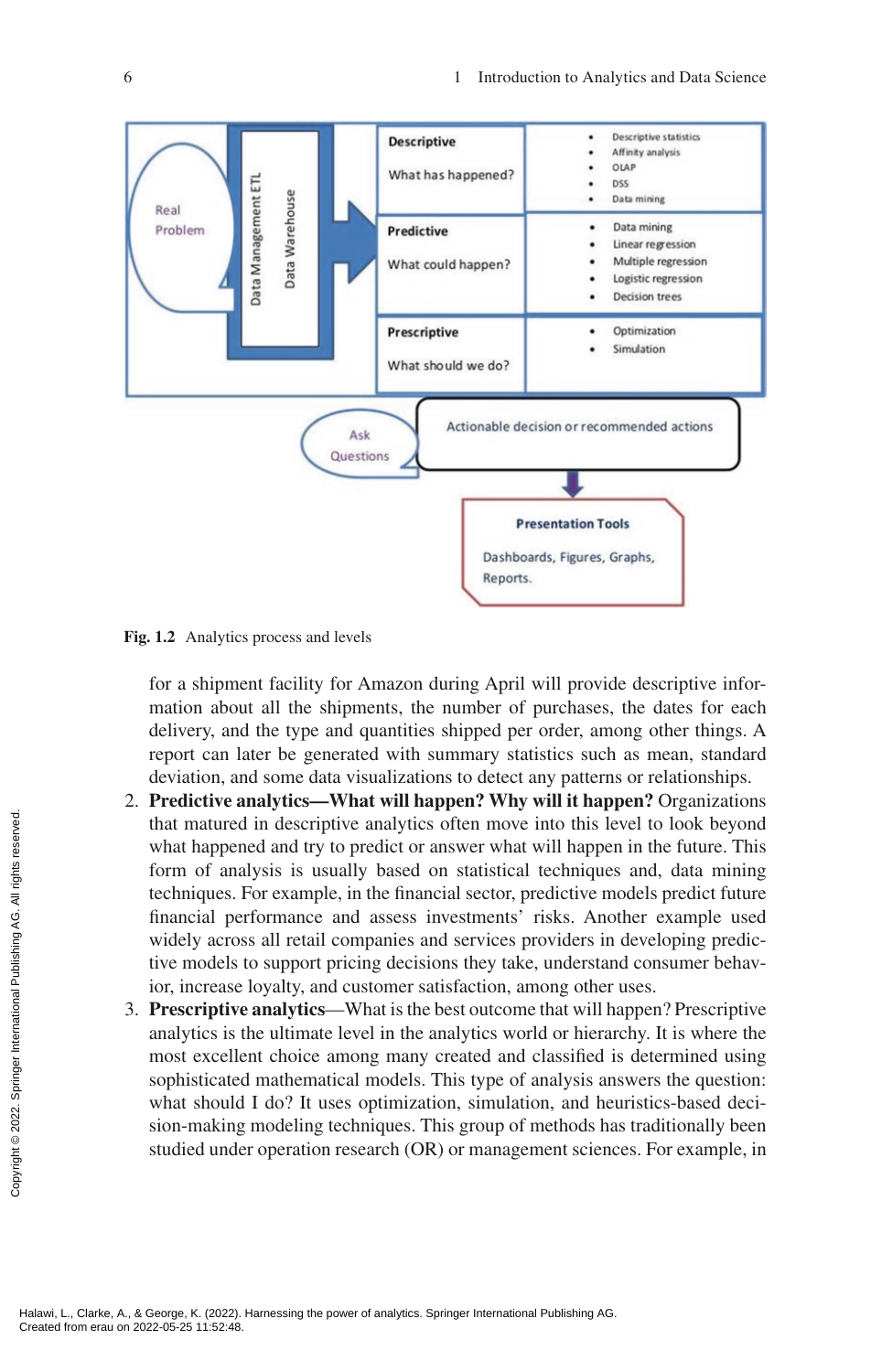| Descriptive<br>analytics  | Also known as exploratory descriptive analytics. Here you detect data<br>inconsistency and formatting issues and execute statistical tests to establish<br>which variables appear most closely related, complete, useful, and incomplete.<br>Exploratory descriptive analytics is commonly aimed to provide insights into the<br>variations, relationships, and patterns in data that can inform later analyses<br>Descriptive analytics may also be focused on answering specific business<br>questions. What were the sales last month? What was the shortage in a given<br>product?<br>It is important to note that the only thing that descriptive analytics requires is<br>data (and a tool to analyze it) |
|---------------------------|-----------------------------------------------------------------------------------------------------------------------------------------------------------------------------------------------------------------------------------------------------------------------------------------------------------------------------------------------------------------------------------------------------------------------------------------------------------------------------------------------------------------------------------------------------------------------------------------------------------------------------------------------------------------------------------------------------------------|
| Predictive<br>analytics   | The purpose of predictive analysis is to determine what is likely to happen in the<br>future based on data mining techniques<br>Running a regression to explain the impact of X1 of Y is descriptive. Building a<br>predictive model with training and validation data sets to predict and score future<br>Y data based on X1 is predictive<br>In these models, we identify the who, what, when, where, and so on, which is<br>vital                                                                                                                                                                                                                                                                            |
| Prescriptive<br>analytics | Its goal is to anticipate what is going well and the likely forecast to realize the<br>best performance. For example, optimization tells you what to do (how many of<br>each product to produce based on the expected demand of each product, which<br>products to launch to market based on consumer survey responses, etc.)<br>Identifying the <i>why</i> improves understanding the who, what, when, where, and so<br>on, and the different ways they are connected                                                                                                                                                                                                                                          |

**Table 1.1** The three forms of analytics

the sports industry, companies use prescriptive analytics to dynamically adjust their ticket prices throughout the season, refecting each game relative attractiveness and potential demand.

Predictive and prescriptive analytics are collectively called advanced analytics. Prescriptive analytics may be considered the last step of business analytics. However, it is essential to note the difference between these two forms related to the outcome of the analysis. Also, predictive analytics offers you data in hard ways to help you make informed decisions.

For example, healthcare uses descriptive, predictive, and prescriptive analytics to improve the facility, staff, and patients' scheduling, provide more effective treatments, predict patient fow and diagnosis, and even treatments.

Table 1.1 summarizes the three forms of analytics.

#### **1.6 Classifcation of Different Applications and Vendors**

Gartner, Inc., formerly known as Gartner, is a worldwide research and advisory frm offering information, advice, and tools for leaders in IT, customer service and support, and supply chain functions, among others. The Magic Quadrant 2020 assesses data analytics and BI platform vendors and data science and machine learning (DSML) platforms. make informed<br>
For example<br>
improve the fact<br>
ments, predict r<br>
Table 1.1 sure<br>  $\frac{1}{2}$ <br>  $\frac{1}{2}$ <br>  $\frac{1}{2}$ <br>  $\frac{1}{2}$ <br>  $\frac{1}{2}$ <br>  $\frac{1}{2}$ <br>  $\frac{1}{2}$ <br>  $\frac{1}{2}$ <br>  $\frac{1}{2}$ <br>  $\frac{1}{2}$ <br>  $\frac{1}{2}$ <br>  $\frac{1}{2}$ <br>  $\frac{1}{2}$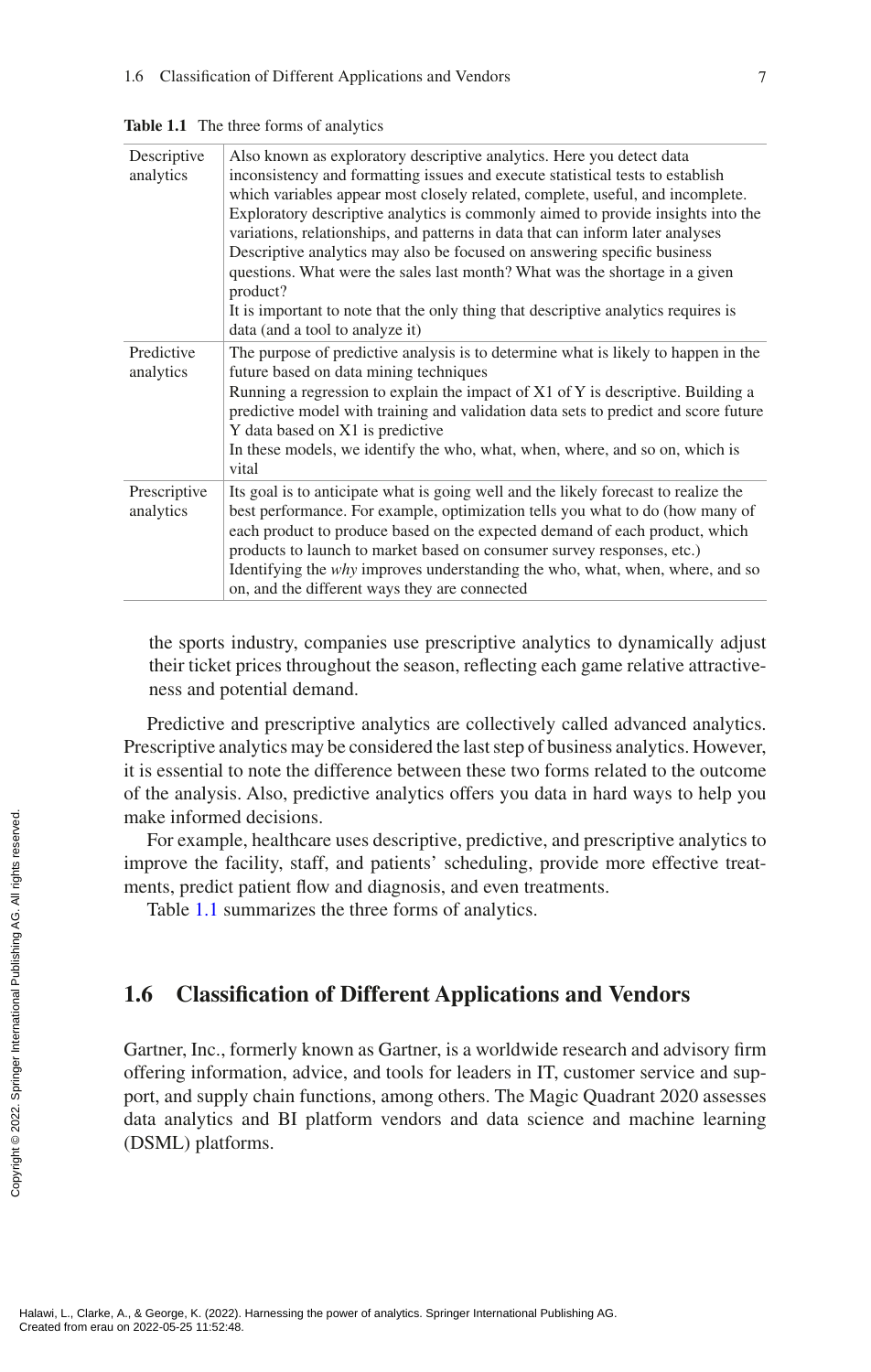Richardson et al. (2021) identifed many different vendors within the data analytics and BI platforms and compared them across many different functionalities and capabilities. These included security, cloud, data source connectivity, manageability, data preparation, data visualization, reporting, advanced analytics, and model complexity, to name a few. Microsoft, Tableau, SAS, SAP, Qlik, Microstrategy, Oracle, IBM, and others were identifed, and advantages and disadvantages for each platform were listed.

The data science and machine learning (DSML) platforms, Gartner (2020a, b) reviewed and classifed different vendors based on various features including data exploration, data preparation, model testing, deployment, maintenance, and collaboration. They also presented the distinct advantages and disadvantages for each vendor. This information is an integral part of the selection process for any organization. Vendors such as Alteryx, SAS, Databricks, MathWorks, Tibco Software, and Dataiku were classifed as leaders in the feld.

#### **1.7 Why the Many Different Methods?**

There are many prediction methods and one cannot but ask why they coexist and whether some are better than others. One should know that each method has advantages and disadvantages.

The data set's size may impact the usefulness of a particular method, the analysis goal, how messy the data are, the existing patterns, if any, in the data set, and whether the data meets the method's underlying assumptions. Figure 1.3 highlights the different techniques across the data analytics and data science feld and the need for application tools.

#### **1.8 What You Need to Know About SAS Viya**

SAS has evolved a lot in the last 30 years and is still among the elites in the artifcial intelligence (AI) and advanced analytics world. SAS® Viya® is an open analytics platform that may process any data type, volume, or speed. This cloud-enabled, inmemory analytics engine is adaptable, scalable, and fault-tolerant. It includes a standardized code base that adopts programming in SAS and other languages, such as Python, R, Java, and Lua. Furthermore, it may deploy fawlessly to any infrastructure or product ecosystem with support for cloud, on-site, or hybrid environments. The high-performance processing power of SAS Viya is offered by SAS Cloud Analytics Services (CAS), an in-memory engine that can radically hasten data management and analytics with SAS. SAS Viya is planned to synchronize with SAS 9.4 solutions and the SAS 9 environment. Some procedures are available in both SAS 9 and SAS Viya. While some existing SAS code can still run in SAS Viya, **Created from erals on 2022-05-25 11:52:48.**<br>
Halawi, L., Clarke, A., & George, K. (2022).<br>
Created from erau on 2022-05-25 11:52:48.<br>
Created from erau on 2022-05-25 11:52:48.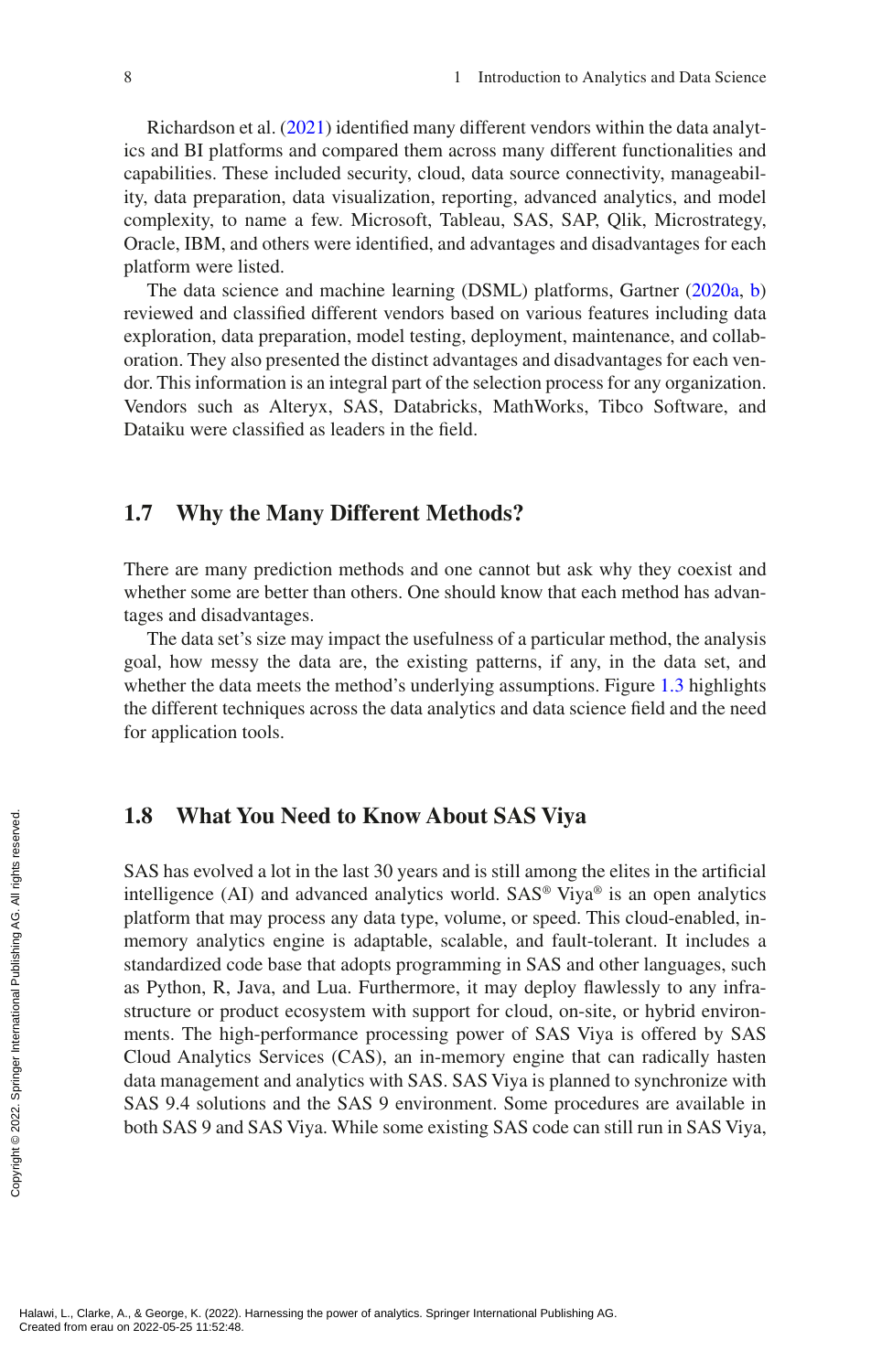

Fig. 1.3 The fields of data analytics and data science

SAS Viya also contains additional procedures that take advantage of the open, distributed environment.

#### **1.9 Road Plan for the Book**

The book covers many of the widely used predictive methods using SAS Viya. The book comprises eight chapters.

This introductory chapter discussed the difference and needs for data analytics and data science and highlighted the difference between the data analyst and data scientist. We identifed and described the different analytics types and concluded the chapter with a discussion of SAS Viya, the leading platform used in this Book.

Chapter 2 focuses on the different data types and measurements, big data, data partitioning, honest assessment, an overview of the data preparation process, and the steps we take to connect data in SAS Viya. We will explore the SAS VIYA platform. The data set is a random sample subset of a more extensive database (over 600,000 records) for 2018 South West Flights (SWF) out of Florida on the Bureau Transportation Statistics (BTS) website (Bureau of Transportation Statistics 2020). The book cover<br>
book comprises<br>  $\overline{z}$  book comprises<br>
This introdu<br>
and data science<br>
scientist. We ide<br>
chapter with a c<br>
Chapter 2 fc<br>
partitioning, ho<br>
the steps we tak<br>
form. The data<br>  $600,000$  record-<br>
Transporta

Chapter 3 focuses on the early stages of data exploration and highlights data visualization. We will also introduce the different descriptive measures and demonstrate how to load and explore data in SAS Viya.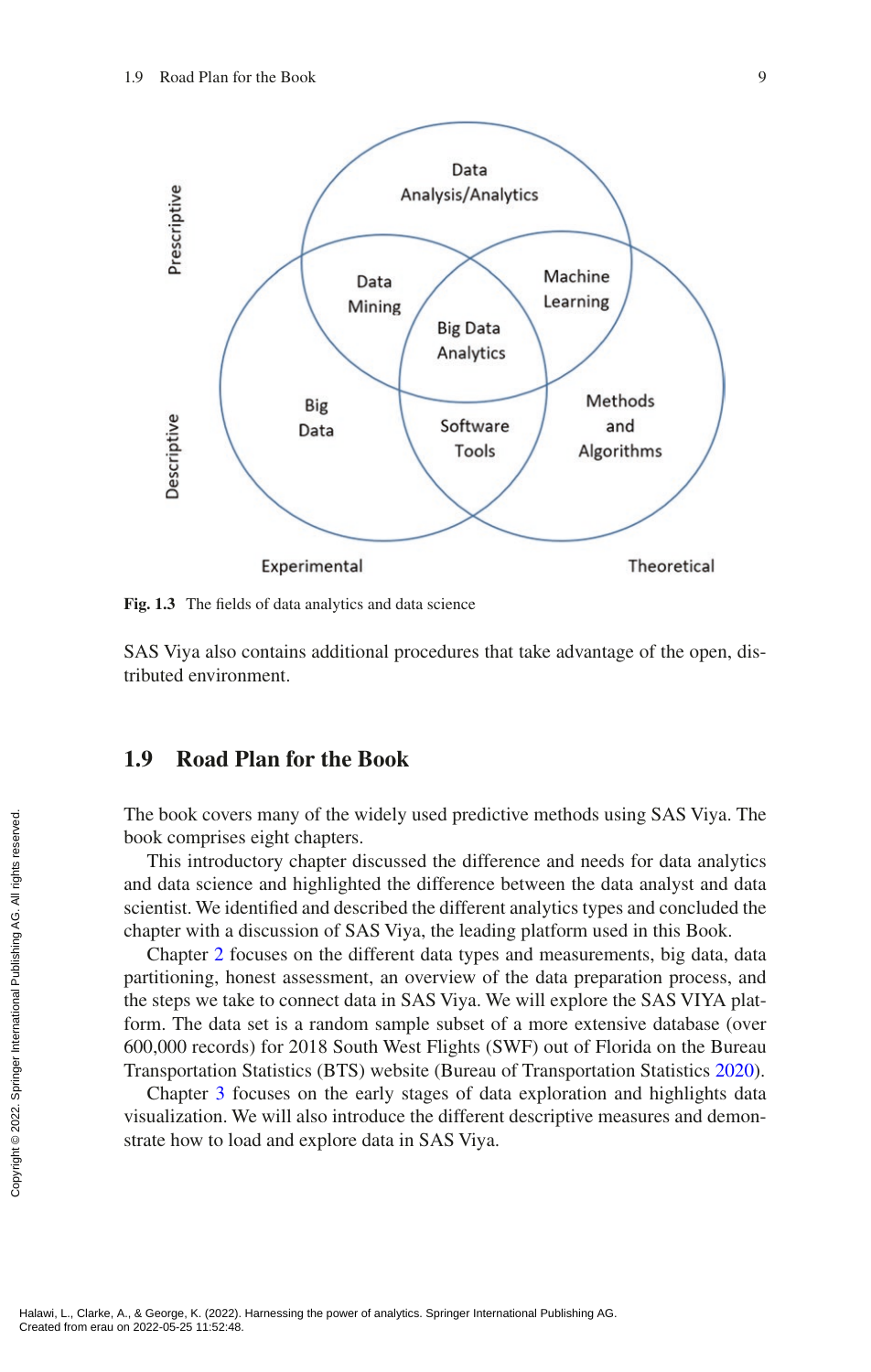Chapter 4 concentrates on evaluating predictive performance. Several measures are used and explained with their interpretations of the outcomes for assessing predictive performance.

Chapter 5 explains and demonstrates the use of a decision tree and ensemble for developing predictive models. Decision trees can model to predict a categorical variable or create a regression model for continuous variables.

Chapter 6 presents regression models, the math behind them, their uses, and then demonstrate regression modeling in SAS Viya using two different data sets: a classifcation example (a client who will subscribe to a term deposit or nonsubscriber) from the bank data set and a numerical variable from the concrete data set.

Chapter 7 presents neural networks. Neural networks are parametric nonlinear regression models. We create an interactive neural network and then create a NN through a pipeline demonstrating the different parameters and options and then compare the models. We show NN using the concrete data set. Concrete is an important material in civil engineering. The concrete compressive strength is a highly nonlinear function of age and ingredients used as our predictor variable.

Chapter 8 examines model deployment. It explains the deployment phase with its several tasks: Model assessment, model comparison, and monitoring model performance over time and updating as necessary.

Appendix A includes information about SAS VIYA for Learners and the many different offerings and materials for academics.

Appendix B includes a list of some open data sources.

Appendix C includes the data dictionary for the Aviation data set.

#### **References**

- Bichler M, Heinzl A, van der Aalst WMP (2017) Business analytics and data science: once again? Business and information. Syst Eng 59(2):77–79. <https://doi.org/10.1007/s12599-016-0461-1>
- Bureau of Transportation Statistics (BTS) 2020 Airline On-Time Statistics and Delay Causes. [https://www.transtats.bts.gov/OT\\_Delay/OT\\_DelayCause1.asp?20=E](https://www.transtats.bts.gov/OT_Delay/OT_DelayCause1.asp?20=E)
- Burnham K (2019, Aug 29) Data analytics vs. data science: a breakdown. [https://www.northeast](https://www.northeastern.edu/graduate/blog/data-analytics-vs-data-science/)[ern.edu/graduate/blog/data-analytics-vs-data-science/](https://www.northeastern.edu/graduate/blog/data-analytics-vs-data-science/). Accessed 20 July 2020
- Chen H, Chiang RHL, Storey VC (2012) Business intelligence and analytics: from big data to big impact. MIS Q 36:1165–1188
- Gartner (2018). <https://www.gartner.com/doc/reprints?id=1-1XYUYQ3I&ct=191219&st=sb>
- Gartner (2020a) Magic quadrant for analytics and business intelligence platforms
- Gartner (2020b) Magic quadrant for data science and machine learning platforms
- Informs (2014, Dec 18) Defning analytics: a conceptual framework. [https://www.informs.](https://www.informs.org/ORMS-Today/Public-Articles/June-Volume-43-Number-3/Defining-analytics-a-conceptual-framework) [org/ORMS-Today/Public-Articles/June-Volume-43-Number-3/Defining-analytics-a](https://www.informs.org/ORMS-Today/Public-Articles/June-Volume-43-Number-3/Defining-analytics-a-conceptual-framework)[conceptual-framework](https://www.informs.org/ORMS-Today/Public-Articles/June-Volume-43-Number-3/Defining-analytics-a-conceptual-framework)
- Kiron D, Shockley R (2011) Creating business value with analytics. MIT Sloan Manag Rev 53(1):57
- Maire S, Spafford C (2017) The data science revolution that's transforming aviation. [https://www.](https://www.forbes.com/sites/oliverwyman/2017/06/16/the-data-science-revolution-transforming-aviation/) [forbes.com/sites/oliverwyman/2017/06/16/the-data-science-revolution-transforming-aviation/](https://www.forbes.com/sites/oliverwyman/2017/06/16/the-data-science-revolution-transforming-aviation/)
- Meulen R, McCall T (2018) Gartner survey shows organizations are slow to advance in data and analytics. Gartner